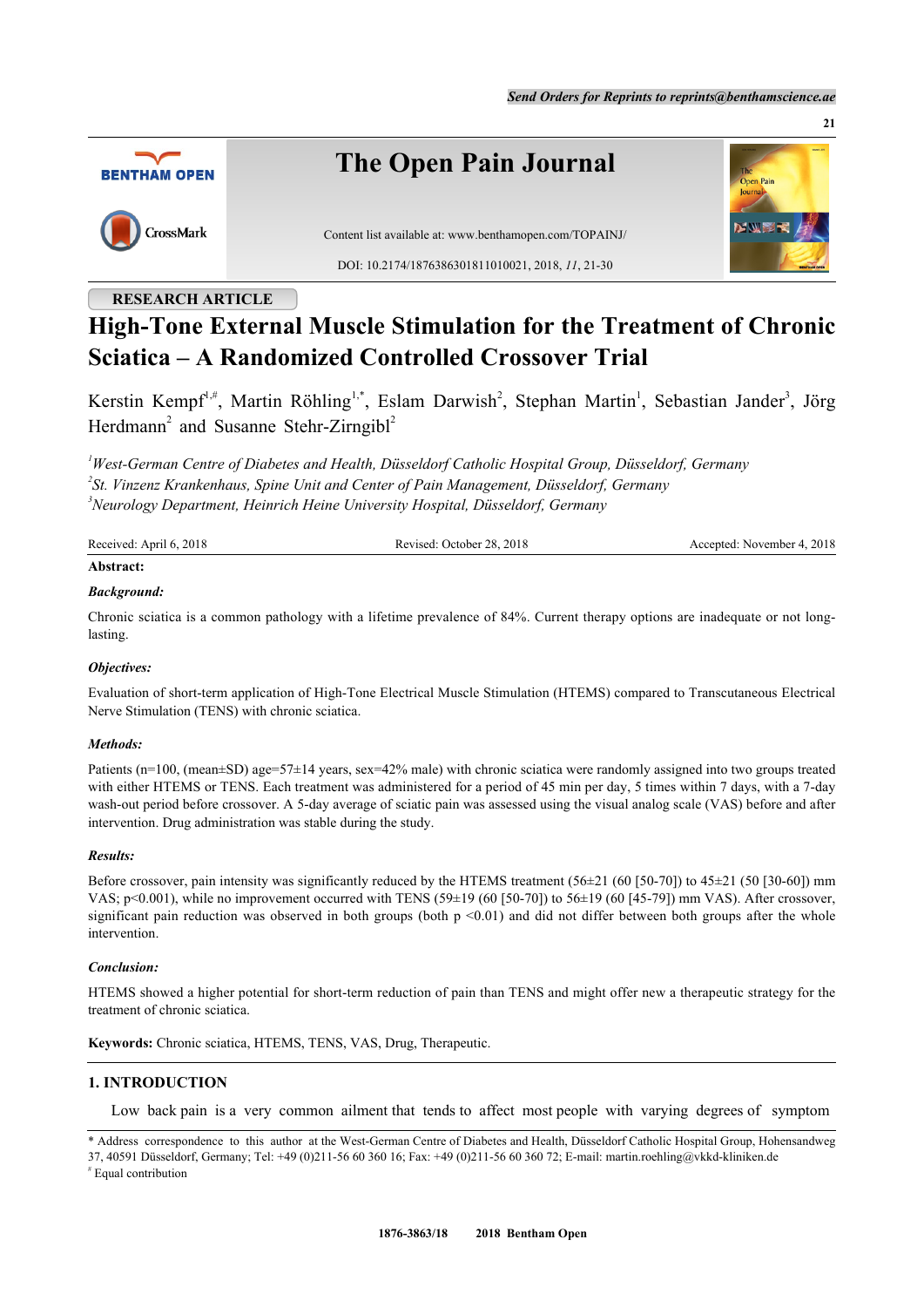#### **22** *The Open Pain Journal, 2018, Volume 11 Kempf et al.*

severity. Low back-related leg pain or sciatica is one of the most common variations. Sciatic pain radiates from the low back or buttock to below the knee and can be accompanied by clinical findings such as herniated disc or nerve root irritation [\[1](#page-7-0), [2\]](#page-7-1). Chronic sciatic pain is a common reason for patient visits and hospitalization to a health care provider or physician [[3\]](#page-7-2). The lifetime prevalence was shown to be as high as 84%, and the prevalence of pain chronification is about 23%, with 11-12% of the population being disabled [\[4](#page-7-3)]. Chronic sciatica and low back pain are the leading causes of disability for patients younger than 45 years [\[5](#page-7-4)] and represent collectively the third most common cause for surgical procedures [[3\]](#page-7-2). The costs associated with sciatic pain include the direct costs of medical care and indirect costs for time lost from work, disability payments, and diminished productivity [[6\]](#page-8-0).

When sciatica is not associated with neurologic deficits, like bladder or bowel dysfunction, conservative therapy is indicated. This includes systemic or local drug administration, physical therapy and chiropractic treatment beside psychotherapy, psychoeducation and psycho-social support [[7\]](#page-8-1). When conservative treatment fails, elective surgery should be considered for those with functional disabilities or refractory pain who are unresponsive to conservative therapy [[7,](#page-8-1) [8\]](#page-8-2). Nevertheless, despite those therapeutic options a large number of patients keep on suffering from chronic sciatic pain, remain unable to work, and have persistent symptoms [\[9](#page-8-3), [10](#page-8-4)]. Several forms of electrical stimulation are used for non-pharmacological pain treatment. All methods are based on the hypothesis that electric stimulation inhibit pain transmission and also might enhance microcirculation [[11\]](#page-8-5). TENS is the most frequently used method with the potential to decrease pain [\[12,](#page-8-6) [13](#page-8-7)], although overall results are controversial [[14\]](#page-8-8), especially in the context of chronic low back pain [[15\]](#page-8-9).

Based on observations that simultaneous modulation of frequency and amplitude improves pain, High-Tone External Muscle Stimulation (HTEMS) had been developed [[11\]](#page-8-5). HTEMS delivers much more energy through skin surface electrodes into tissues compared to TENS. In contrast to classical electrotherapy, HTEMS uses alternating electric fields to stimulate different tissues. Furthermore, the current intensity and the frequency can be modulated at the same time. In a short comparative study, we demonstrated that HTEMS was almost three times more effective than TENS in reducing pain and discomfort in patients with painful diabetic neuropathy [[16\]](#page-8-10). Based on this finding, we conducted another intervention study over 12 weeks in diabetic patients with Peripheral Neuropathy (PNP) suffering from moderate symptoms of PNP. In this study, we demonstrated that long-term application of HTEMS leads to clinically relevant improvements in symptoms of diabetic PNP (*e.g.* reduction in pain)[[17\]](#page-8-11). However, no data is available on the effectiveness of HTEMS for the treatment of other pain-associated indications. Therefore, the aims of the present study were to analyze in a proof of concept study the immediate pain-relieving effect of HTEMS on chronic sciatic pain and, furthermore, to compare this effect with TENS in a randomized controlled crossover trial with patients suffering from chronic sciatica.

#### **2. MATERIALS AND METHODS**

#### **2.1. Study Population**

Patients suffering from severe attacks of chronic sciatica and requiring hospital treatment at the Spine Unit and Center of Pain Management of the St. Vinzenz Krankenhaus, Düsseldorf, Germany, were invited for participation in the present study. Informed written consent was obtained from all patients prior to inclusion into the trial (ClinicalTrial.gov registration no: NCT02151565) which was in accordance with the ethical standards laid down in the 1964 Declaration of Helsinki and its later amendments. Approval of the research protocol was obtained from the ethics committee of the Ärztekammer Nordrhein, Düsseldorf, Germany. In the present study, eligible patients (n=100) are characterized by the following inclusion criteria: (i) chronic sciatica, (ii) continuously existent for at least 3 months, (iii) which was accompanied by degenerative lumbar spine disorders with a documented Magnetic Resonance Imaging (MRI) or Computed Tomography (CT) finding that associates with the symptoms (without severe neurological impairments) and (iv) with stable oral analgesic regimen. Exclusion criteria comprised: (i) a history of drug or alcohol abuse, (ii) symptoms or signs that favor surgical interventions such as paralysis or bowel//bladder dysfunction, (iii) oncologic pathologies requiring intense analgesic regime adjustments, (iv) cardiac pacemaker or defibrillator, (v) pregnancy or (vi) acute thrombosis, bacterial infection and fractures. Eligible patients were randomized with a 1.5:1 (HTEMS treatment in the first phase (H1T2) n=59; TENS treatment in the first phase (T1H2) n=41) ratio into two groups using an electronically generated randomization list (generated by the trial statistician) (Fig. **[1](#page-2-0)**). We have chosen this approach as the present study is a 2-armed confirmatory/hypothesis-testing trial aiming to investigate the treatment effect of HTEMS in patients with chronic sciatica as well as to search for adverse events [[18](#page-8-12)]. In detail, each participant was assigned a serial study identifier (ID). For each ID, there was a closed envelope with group assignment. Patients were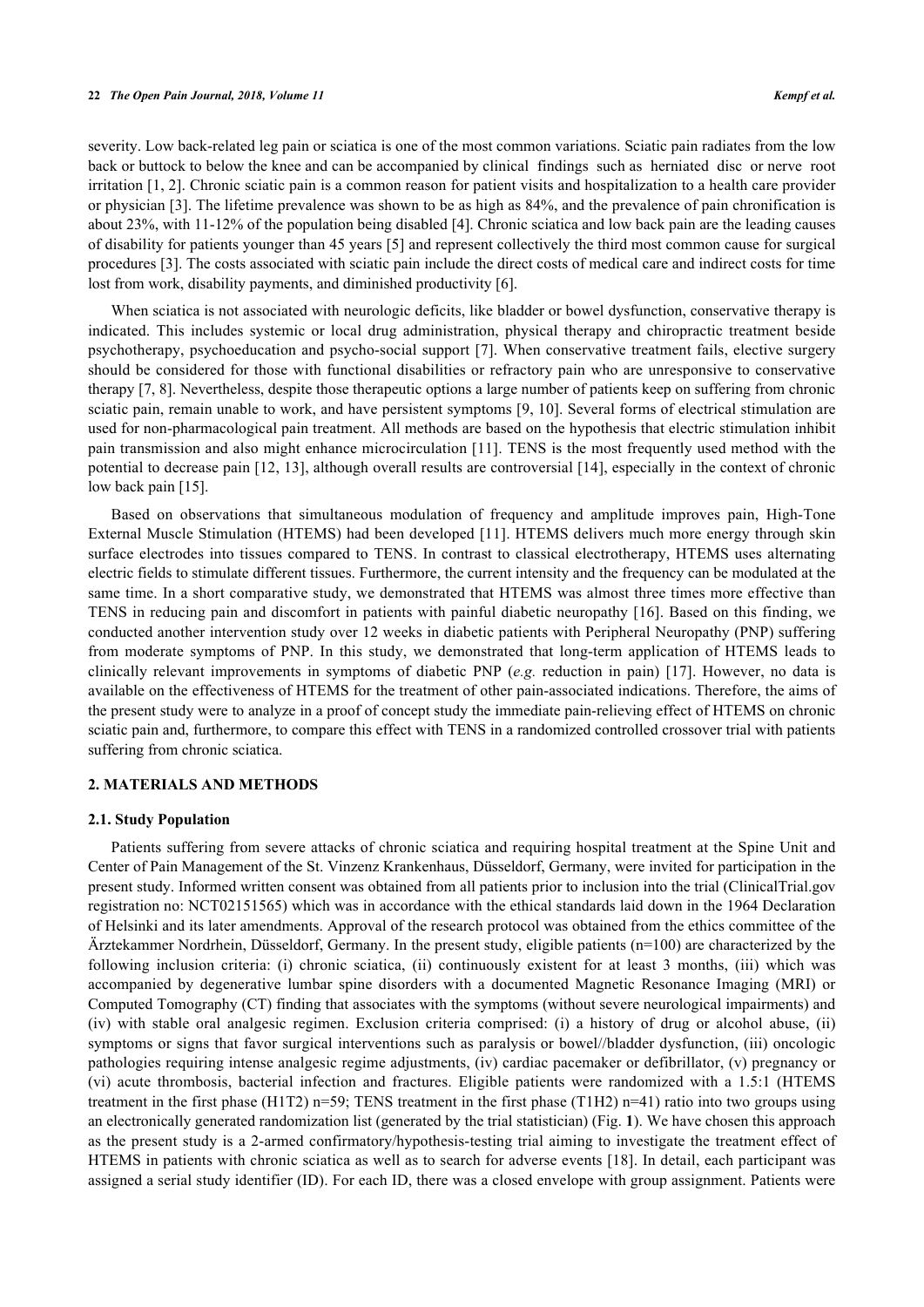enrolled by the trial physician during a period of 12 months. The first participant was enrolled in the study in November 2012 and the last patient finished the intervention in November 2013. Treatment and data collection were not blinded for the patients and the trial physician but blinded for the trial statistician.

<span id="page-2-0"></span>

Fig. (1). Flow diagram.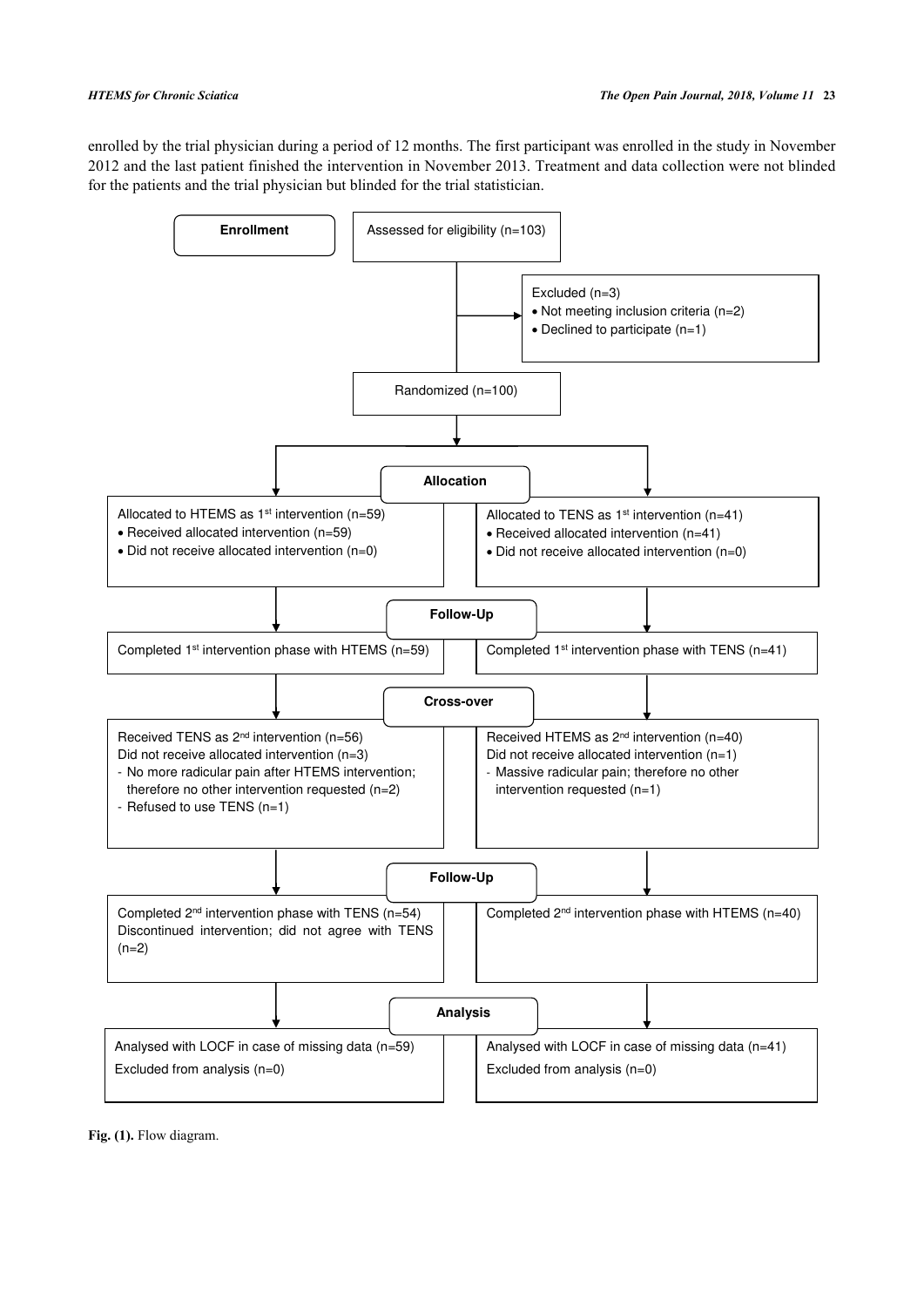### **2.2. Study Design**

Study participants were randomly assigned to two groups. The first group (H1T2) is characterized by an initial intervention with HTEMS that is followed after crossover and wash-out phase by the second intervention period with TENS. The second group (T1H2) started initially with the TENS treatment that was followed after crossover and washout phase by the HTEMS treatment. Each single treatment session lasted for 45 min per day, 5 times within 7 days, with a wash-out period of 7 days before crossover. Pre-intervention treatment with analgesics, especially morphine and pregabalin, was allowed and had to be stable during the study period. Drug adjustments during the study led to study exclusion.

#### **2.3. Treatment**

Cutaneous electrode pads were applied to the corresponding myotomes of the affected low back area with peak pain in both treatment arms. The HTEMS device HITOP 191 (gbo Medizintechnik AG, Rimbach, Germany) generated pulse widths of ≤350 mA, ≤70 V with an initial frequency of 4,096 Hz that were increased over 3 sec to 32,768 Hz, held at maximum for 3 sec and then down modulated to the initial frequency. For each participant, the intensity was adjusted to a level that did not produce any pain or discomfort as described elsewhere [[16,](#page-8-10) [19](#page-8-13)]. HTEMS and TENS treatment was conducted at the same time on each day taking circadian rhythm of pain into account [[20\]](#page-8-14).

TENS treatment was performed with the H-Wave device Dumo 2.4 (CEFAR Medical, Lund, Sweden), a portable and rechargeable unit that generates a biphasic exponentially decaying wave form with pulse widths of 4 msec, ≤35 mA, ≤35 V and 100 Hz. Intensity was adjusted according to the patient's pain perception and ranged from 20 to 30 mA as described elsewhere [\[16](#page-8-10), [19](#page-8-13)].

#### **2.4. Pain Evaluation**

Sciatic pain, *i.e.* an average pain over 5 days, was the primary study outcome and had been assessed using a 100 mm Visual Analog Scale (VAS) ranging from 0 mm, representing no pain, to 100 mm defining the worst pain imaginable. The measurement was conducted before and after each treatment session. The VAS measurement has already demonstrated its sensitivity to changes in pain in other studies. Furthermore, the VAS can detect hourly and weekly pain changings following pain therapy in a broad range of populations [[21\]](#page-8-15).

#### **2.5. Statistical Analysis**

Data are presented as mean ± Standard Deviation (SD) and in brackets as median with inter-quartile range, or Standard Error of the Mean (SEM) as well as percentages. For non-parametric data, Mann-Whitney U test, Fishers exact test as well as Wilcoxon signed rank test and for parametric data, Student's t-test or paired t-test were applied to determine differences between groups and changes following the intervention. Multivariable linear regression analyses were performed to investigate the influence of the current drug treatment on changes after HTEMS or TENS adjusted for the initial pain value on the VAS. Sample size had been calculated assuming that HTEMS improves pain by  $15 \pm 14$ mm VAS, while for the control group a reduction of only 5 mm VAS was estimated. Our assumption based on previous work [[16](#page-8-10), [17,](#page-8-11) [19](#page-8-13)]. To be able to measure such a difference with a power of 90% and a level of significance of 5%, at least 42 datasets per group would be needed. Since a dropout rate of about 20% was estimated, the plan was to recruit a total of 100 persons. Intention-to-treat analyses were performed, and missing values were substituted by the 'lastobservation-carried-forward' principle. Group allocation had been blinded to the outcome assessor. Treatment and data collection were not blinded for the patients and the trial physician. Level of significance was set at  $\alpha$ =0.05. Statistical analyses were performed using GraphPad Prism 6.04 (GraphPad Software, San Diego, CA, USA) and SAS statistical package version 9.3 (SAS Institute, Cary, NC, USA).

## **3. RESULTS**

The demographic and clinical characteristics of the groups studied are shown in Table **[1](#page-4-0)**. Fifty-nine patients were in the H1T2 group (age: 57±14 years) and 41 patients in the T1H2 group (age: 57±13 years) (Fig. **[1](#page-2-0)**). The two groups did not differ in any of their baseline characteristics (Table **[1](#page-4-0)**). Furthermore, both groups were characterized by moderate chronic sciatic pain before starting the intervention (mean: 56-59 mm VAS). All patients finished the first phase intervention, but four patients refused to start the second intervention phase after crossover. One patient in the H1T2 group refused to use TENS, two patients were free of pain after HTEMS intervention and one patient in the T1H2 group reported pain increase after TENS intervention. Another 2 patients dropped out during the second phase of intervention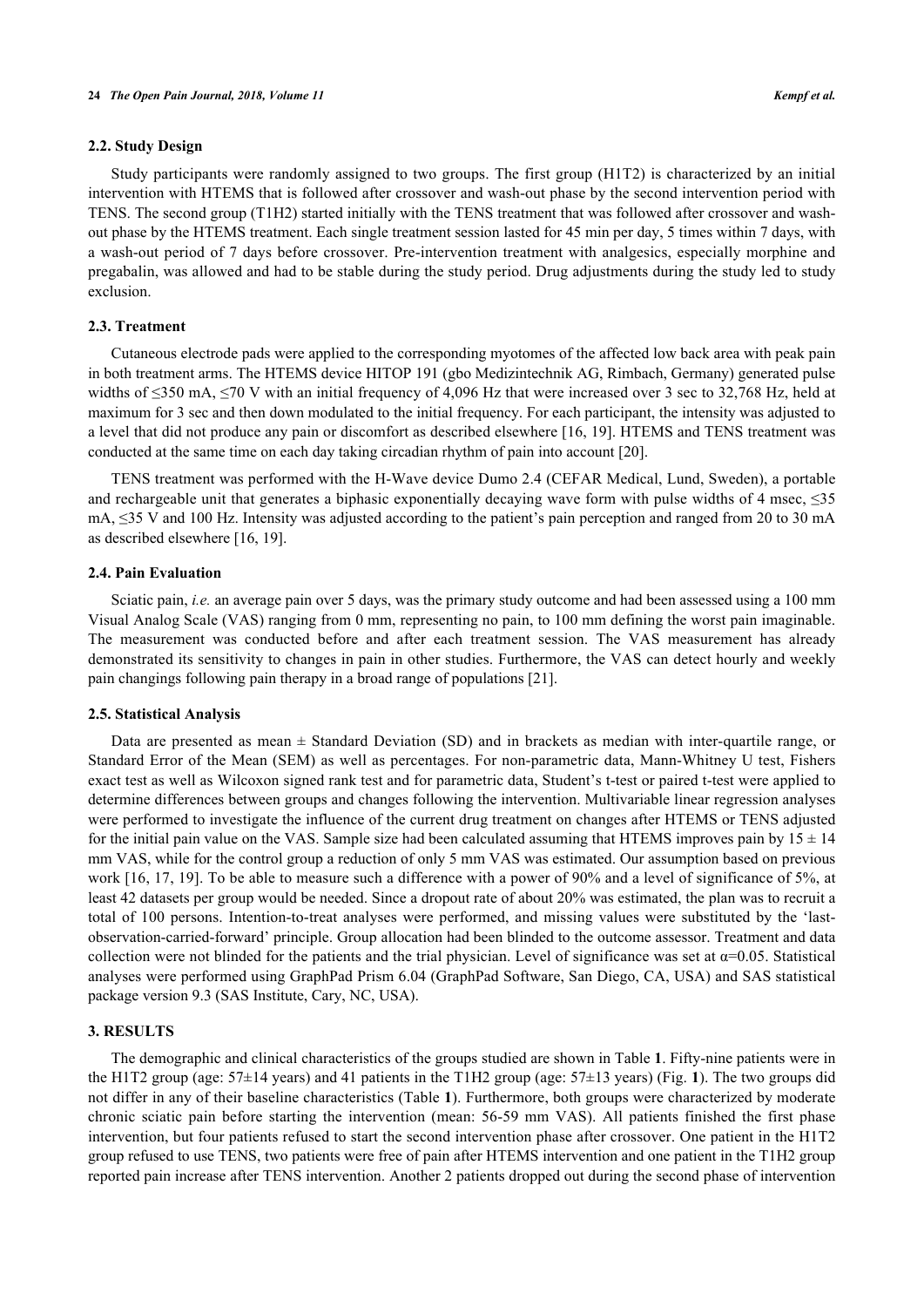because they refused to participate at the TENS treatment. Fifty-four patients of the H1T2 group and 40 patients in the T1H2 group finished both intervention phases. The individual analgesic drugs/drug classes for both groups are listed in Table **[1](#page-4-0)** as well as the distribution of degenerative lumbar spine disorders and leg-pain associated pathologies (such as diabetes mellitus and polyneuropathy).

## <span id="page-4-0"></span>**Table 1. Patient characteristics.**

|                                                           | $H1T2(n=59)$      | $T1H2(n=41)$           |
|-----------------------------------------------------------|-------------------|------------------------|
| Sex (male/female) [n]                                     | 28(47%) / 31(53%) | $14(34\%)/27(66\%)$    |
| Age [years]                                               | $57 \pm 14$       | $57 \pm 13$            |
| $VAS$ [mm]                                                | $56 \pm 21$       | $59 \pm 19$            |
| <b>NPP</b> $[n]$ $(\% )$                                  | 26(44%)           | 17(41%)                |
| Spinal canal stenosis $[n]$ (%)                           | 10(17%)           | 11(27%)                |
| Degenerative bone disease $\frac{1}{n}$ [n] $\frac{6}{6}$ | 34(58%)           | 21(51%)                |
| Sakroiliopathy $[n]$ (%)                                  | 3(5%)             | $\overline{a}$         |
| Diabetes mellitus $[n]$ (%)                               | $2(3%)^2$         | $4(10\%)$ <sup>2</sup> |
| Polyneuropathy [n] (%)                                    | $2(3%)^2$         | $\mathbf{r}^2$         |
| Treated with morphine $[n]$ (%)                           | 41 $(69%)$        | 24 (59%)               |
| Treated with pregabalin $[n]$ (%)                         | 27(46%)           | 21(51%)                |

Mann-Whitney, student's t-test and Fishers exact test had been used to analyse group differences. 1definded as osteochondrosis, spondyloarthrosis, olisthesis, scoliosis; 2missing data for n=1. H1T2, first intervention with high-tone electrical muscle stimulation (HTEMS), second intervention with transcutaneous electrical nerve stimulation (TENS); T1H2, first intervention with TENS, second intervention with HTEMS; NPP, nucleus pulposus prolapse, VAS, visual analog scale.

# **3.1. Significant Pain Reduction During HTEMS Intervention**

During the first phase of intervention mean pain intensity was significantly reduced from  $56 \pm 21$  (60 [50-70]) to 45  $\pm$ 21 (50 [[30](#page-9-0)-60]) mm on the VAS in the H1T2 group (p<0.001), while no statistically significant improvement occurred in the T1H2 group (change from  $59 \pm 19$  (60 [50-70]) to  $56 \pm 19$  (60 [45-79]) mm on the VAS; (Fig. [2A](#page-5-0)). Fifty-six percent of the participants in the H1T2 group reported a pain improvement of at least 10 mm on the VAS, while only 41% of the T1H2 group reported such a pain reduction ( $p=0.047$ ). The Odds ratio [95% confidence interval] was 1.83 [1.05-3.21] for HTEMS compared to TENS to achieve at least 10 mm on the VAS. The treatment effect of a short-term application of HTEMS was a reduction of  $10 \pm 17$  (10 [0-20]) mm (p<0.001) and  $4 \pm 15$  (0 [0-10]) (n.s.) mm with TENS in pain intensity on the VAS during the first phase of the intervention that significantly differed between both groups (p=0.046). After crossover and wash-out period, a reduction of  $13 \pm 15$  (10 [0-20]) mm VAS (p<0.001) with the HTEMS treatment and  $7 \pm 14$  (10 [0-20]) mm VAS (p=0.0015) with the TENS treatment was achieved. HTEMS treatment of the T1H2 group induced during the second phase a significantly higher pain reduction than the first phase treatment with TENS  $(p=0.0075)$  as shown in Fig. ([2B](#page-5-0)). Looking at the total pain reduction after both intervention series there was no statistically significant difference between H1T2 and T1H2 (Fig. **[3A](#page-5-1)**). However, the difference of pain reduction after the individual intervention series demonstrated a higher pain improving potential of HTEMS compared to TENS  $(p=0.011)$  as shown in Fig. ([3A](#page-5-1) and S1). Number or doses of drug treatment during the intervention phases had no statistical influence on the treatment effect of TENS or HTEMS (data not shown).

# **4. DISCUSSION AND CONCLUSION**

The results of this proof of concept study demonstrate that a short-term intervention over 5 days with HTEMS has the potential to immediately reduce sciatic pain with a significantly stronger analgesic effect than TENS in middle-aged patients with chronic sciatica. Particularly, the first period of intervention showed that HTEMS reduces pain to a greater extent than TENS (mean reduction: absolute: 10 mm; relative: 18%), although the reduction of pain level resulted not in a clinically relevant extent [[21](#page-8-15) - [23](#page-8-16)]. But from a clinical point of view, HTEMS showed a promising result, especially when comparing with TENS or considering the short period of intervention time. Most of the studies, which had led to a clinically relevant reduction in this context (*i.e.*  $\geq$ 30% or  $\geq$ 20mm VAS change), comprised a study duration ranging from 5 to 12 weeks [\[24\]](#page-8-17). Regarding TENS therapy, previous work underpins our results stating that TENS is not recommended for the treatment of chronic low back pain or associated pathologies [\[25\]](#page-8-18). Furthermore, patients of the initial HTEMS group (H1T2) almost switched within the pain scale classification from moderate to mild pain (56 to 45 mm) [[21](#page-8-15)]. In patients with moderate chronic low back pain ranging from 45-74 mm on the VAS, improvements of at least 20-25 mm (absolute) or 30-33% (relative) were stated as the threshold for a minimal clinically important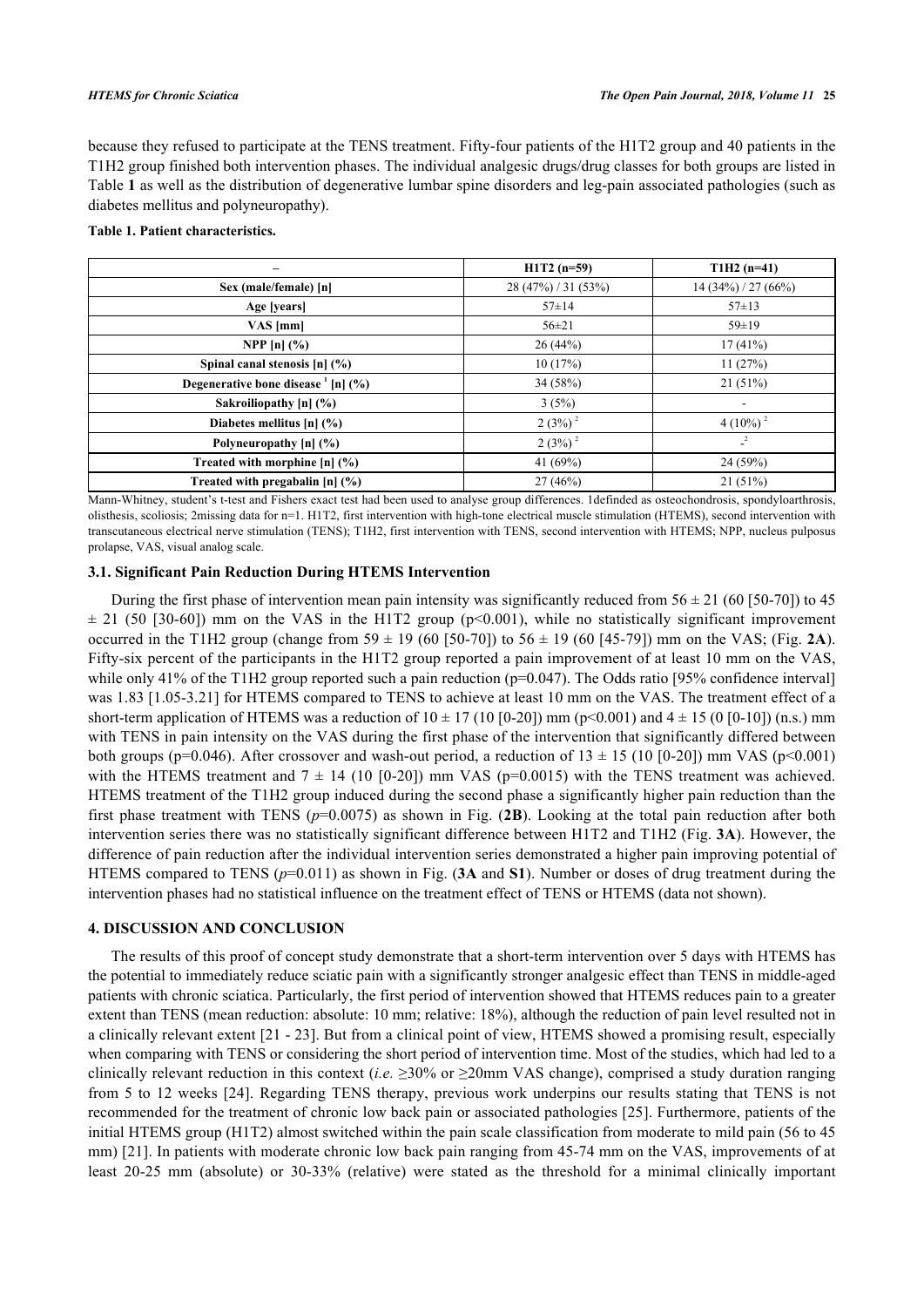#### **26** *The Open Pain Journal, 2018, Volume 11 Kempf et al.*

difference [[23,](#page-8-16) [26\]](#page-9-1). This threshold was reached after 6 months of multifactorial therapy in patients with chronic low back pain [\[26](#page-9-1), [27](#page-9-2)].

<span id="page-5-0"></span>There is controversy concerning the effectiveness of conservative and pharmacological treatments. Although a large variety of non-surgical strategies is available for the management of chronic sciatic pain, most treatments are associated with delayed recovery or inconsistent results. However, acupuncture, exercise therapy, multifactorial programs, epidural steroid injections and spinal manipulation can be effective in sciatic and low back pain, but studies have demonstrated mixed results [\[8](#page-8-2) - [10](#page-8-4)].



<span id="page-5-1"></span>**Fig. (2). Sciatic pain and pain reduction. (A)** Patients have been treated with high-tone electrical muscle stimulation (HTEMS; n=59) or transcutaneous electrical nerve stimulation (TENS; n=41). Each treatment modality was administered for a period of 45 min per day, 5 times per week, within 7 days, in the first phase. The treatment effect of short-term application of HTEMS of  $10 \pm 17$  (10  $[0-20]$ ; p<0.001) mm and  $4 \pm 15$  (0  $[0-10]$ ; n.s.) mm with TENS in pain intensity on the VAS was significantly different between both groups (p=0.046). **(B)** After crossover and wash-out phase, patients were treated with the other treatment (*i.e.*, HTEMS; n=40 & TENS; n=54) for a period of 45 min per day, 5 times per week, within 7 days, in the second intervention phase and a reduction of 13  $\pm$  15 (10 [0-20]) mm VAS (p<0.001) with HTEMS treatment and of 7  $\pm$  14 (10 [0-20]) mm VAS (p=0.0015) with TENS was achieved. \*p<0.05; \*p<0.05; \*\*\*p<0.001; H1: first intervention phase with HTEMS; H2: second intervention phase with HTEMS; n.s.: not significant; T1: first intervention phase with TENS; T2: second intervention phase with TENS; VAS, visual analog scale.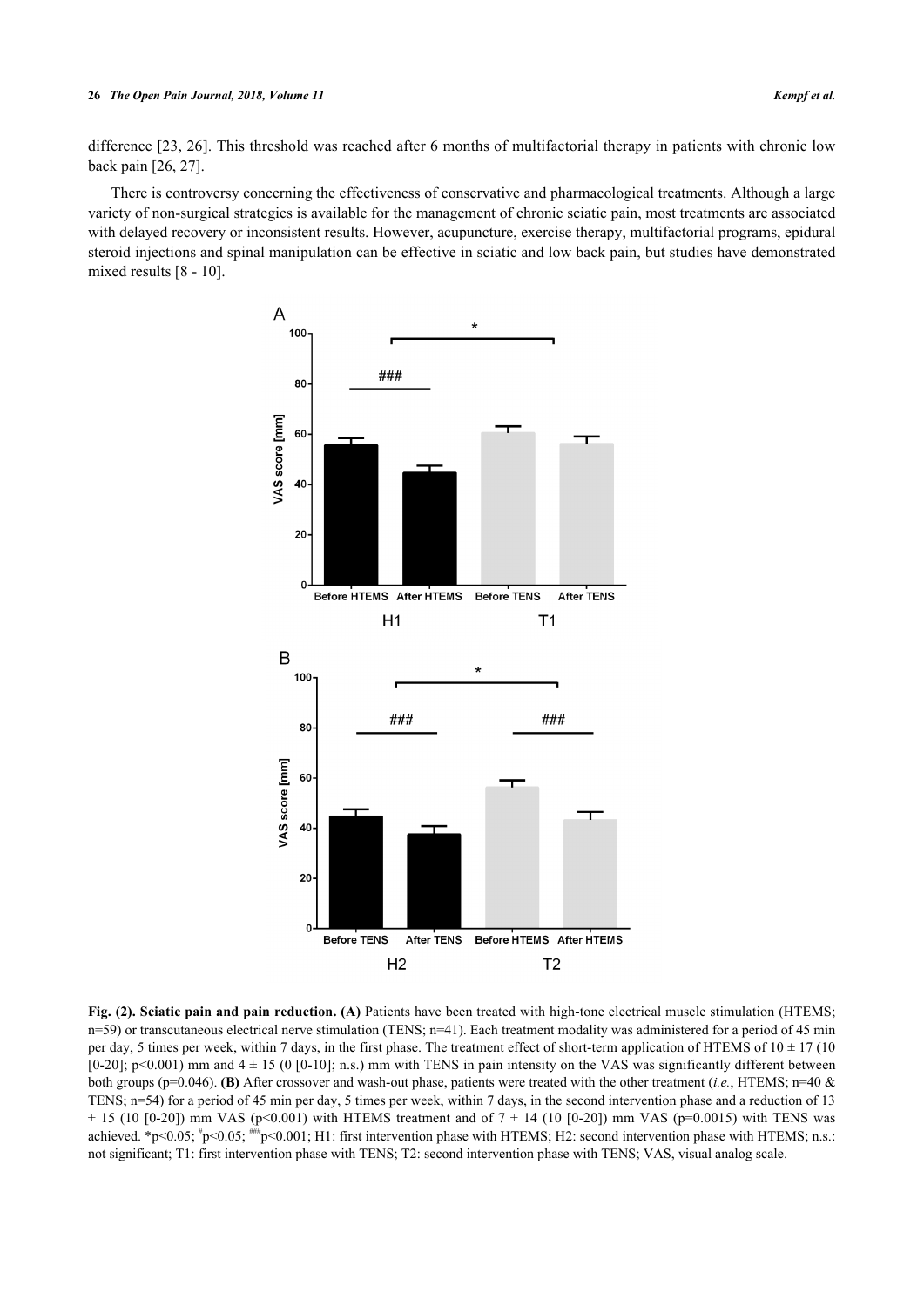

**Fig. (3). Sum and difference of sciatic pain reduction.** (**A**) The sum of pain reduction had been calculated by adding pain changes during the first and second phase of intervention within each group. (**B**) Difference of pain reduction had been calculated by subtracting the pain reduction during the second phase of intervention from those achieved during the first phase of intervention within each group. #p<0.05; H1: first intervention phase with HTEMS; H2: second intervention phase with HTEMS; T1: first intervention phase with TENS; T2: second intervention phase with TENS.

Like physiotherapy and isometric exercise, HTEMS and TENS are non-invasive and without any negative side effects when performed properly. Even during pregnancy studies indicate that electrotherapy against pain has no adverse effects on birth or child well-being [[28\]](#page-9-3). This is an enormous advantage compared to pharmaceutical therapies or invasive methods such as injections and surgery. The effectiveness of HTEMS might be based on neurophysiologic and neurochemical mechanisms that are stimulated by the electrotherapy [\[11](#page-8-5), [29\]](#page-9-4). Although the exact mechanisms are unknown, so far it was postulated that HTEMS enhances the release of endogenous analgesics [[30](#page-9-0)]. Additionally, it increases vasodilatation (enhanced bioavailability of nitric oxide) leading to improved microcirculation and endoneural blood flow (locally and systemically) [[11,](#page-8-5) [29,](#page-9-4) [30](#page-9-0)]. Furthermore, it is assumed that the inhibition of sympathetic afferent activity decreases the pain transmission to brain[[31](#page-9-5)]. Another important assumption is that the application of neuromuscular electrical stimulation improves muscle strength contributing to an improved state of motor control of the spine as it was also shown after motor control exercise [[29,](#page-9-4) [32\]](#page-9-6). As consequence, one could speculate that the treatment difference between both groups (HTEMS *vs* TENS) results from the mimicking effect of HTEMS that can be seen after regular exercise [\[32](#page-9-6)].

Since we intended to analyse the effects of HTEMS and TENS on immediate pain reduction with 5 applications within 7 days, with maximal one treatment per day, in patients with chronic sciatic pain we cannot speculate on longterm effects. For such an analysis, patients would have to be continuously treated after their hospital stay. Moreover, one might argue that we could not exactly distinguish between effects of electrotherapy and analgesic medication. However, treatment with analgesics, especially morphine and pregabalin has been started before the beginning of electrotherapy and the doses had not been changed during the study phase. Furthermore, the number and the doses of drug treatment during the intervention phases had no statistical impact on the treatment effect of TENS and HTEMS. Therefore, we exclude a pharmaceutical influence on the reported pain reduction. Future studies should, as it is one major limitation of our trial, include patients not already treated with opioids to prevent a potential mixture of analgesic and electrotherapy effect. Furthermore, information about the history and duration of pain or medication as well as psychological aspects had not been available, although those factors could have led to an impact on the treatment results. Moreover, we cannot explain our results on the basis of electroneurophysiological measurements, such as electromyography (EMG) or measurement of Nerve Conduction Velocity (NCV), and, therefore, future HTEMS studies should chose a more mechanistic approach. Another limitation is that, although the treatment and data collection was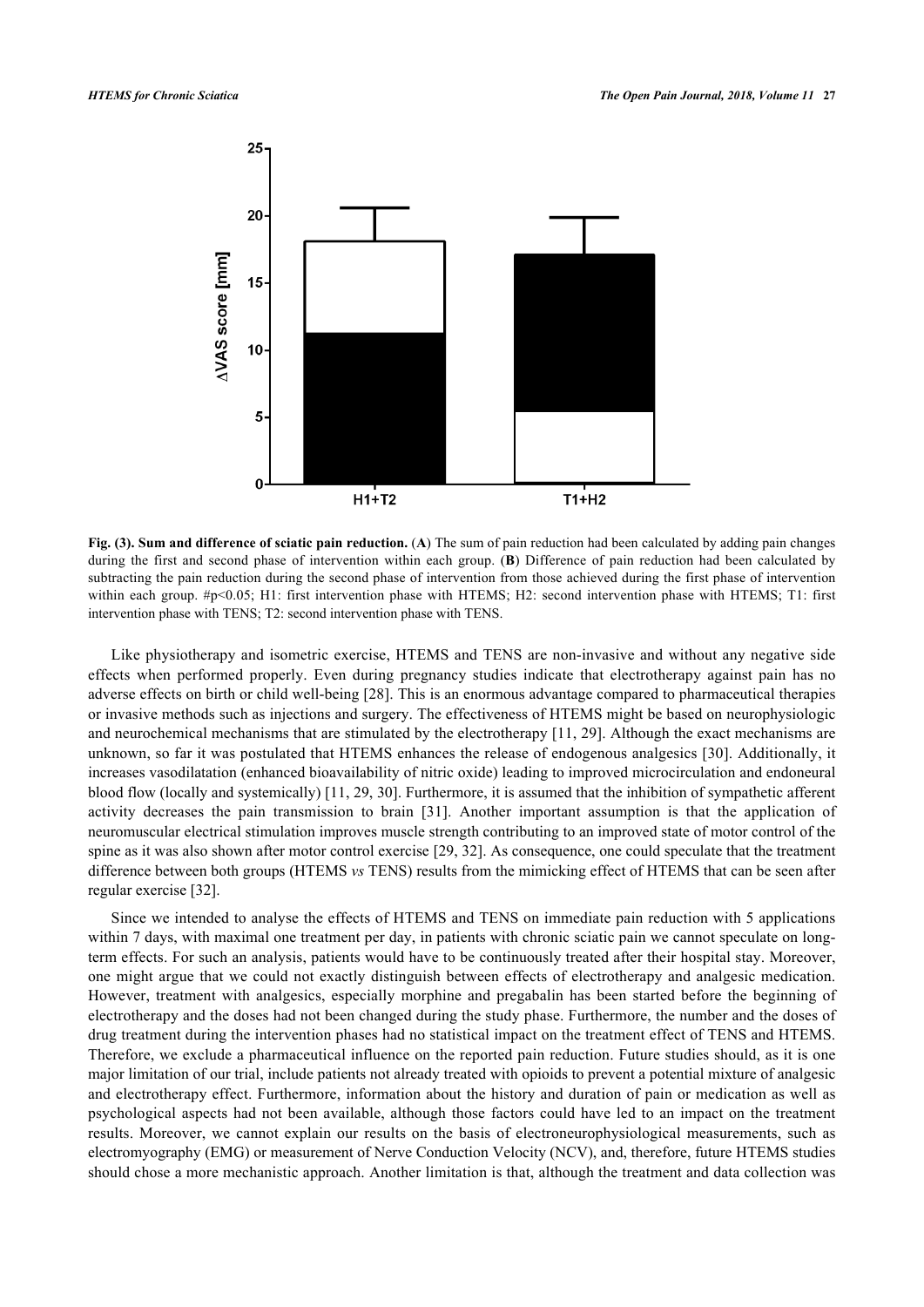blinded to the trial statistician, there is a possibility for a selection bias regarding the data due to unblinded patients and treating clinicians. Moreover, there is the possibility for a carry-over effect since the pain-relieving effect of the initial treatment did not vanished following the washout period. However, the lasting pain reduction could be a "period effect" that occurred because of factors unrelated to the treatment effect such as an interaction with the ongoing analgesic treatment or seasonal effects [[33\]](#page-9-7). Furthermore, a pre-test we had performed for the calculation of a possible carry-over effect showed that the washout phase was long enough (data not shown) [[34\]](#page-9-8). Apart from that, the strengths of our study comprise that: (i) we included a relatively large number of participants, (ii) we conducted a RCT with (iii) a crossover design allowing for an internal and external control group comparison regarding different effects of HTEMS and TENS. Although the 10 mm VAS pain reduction is not clinically relevant in the present study, at least we can rely on the beneficial effect of the HTEMS treatment compared to the TENS approach based on our sample size calculation. However, future studies should replicate our trial with a longer duration and more participants to confirm our promising results and to investigate for long-term and clinically relevant effects. In sum, this is the first randomized controlled crossover trial that analysed the effect of HTEMS on the immediate pain relief in patients with chronic sciatic pain. Our results demonstrate that a short-term intervention over 5 days with HTEMS reduces pain and the effects were significantly stronger compared to TENS therapy. These findings must be replicated in long-term interventions but indicate that HTEMS could be a new therapeutic option for the treatment of chronic sciatica.

## **ETHICS APPROVAL AND CONSENT TO PARTICIPATE**

Approval of the research protocol was obtained from the ethics committee of the Ärztekammer Nordrhein, Düsseldorf, Germany.

#### **HUMAN AND ANIMAL RIGHTS**

The reported experiments are in accordance with the ethical standards of the committee responsible for human experimentation (institutional and national), and with the Helsinki Declaration of 1975, as revised in 2013 [\(http://ethics.iit.edu/ecodes/node/3931](http://ethics.iit.edu/ecodes/node/3931)

## **CONSENT FOR PUBLICATION**

Informed written consent was obtained from all patients prior to inclusion into the trial (ClinicalTrial.gov registration no: NCT02151565).

## **CONFLICT OF INTEREST**

The authors declare no conflict of interest, financial or otherwise.

#### **ACKNOWLEDGEMENTS**

M.R. and K.K. wrote the manuscript, researched and collected data. M.R. and K.K. performed the statistical analysis. S.M. had the idea, initiated the study and revised the manuscript. E.D., J.H., S.J. and S.SZ. researched data and contributed to the manuscript. S.M. is the guarantor of this work and, as such, had full access to all the data in the study and take responsibility for the integrity of the data and the accuracy of the data analysis.

# **SUPPLEMENTARY MATERIAL**

Supplementary material is available on the publishers website along with the published article.

#### **REFERENCES**

- <span id="page-7-0"></span>[1] Konstantinou K, Dunn KM. Sciatica: Review of epidemiological studies and prevalence estimates. Spine 2008; 33(22): 2464-72. [\[http://dx.doi.org/10.1097/BRS.0b013e318183a4a2\]](http://dx.doi.org/10.1097/BRS.0b013e318183a4a2) [PMID: [18923325](http://www.ncbi.nlm.nih.gov/pubmed/18923325)]
- <span id="page-7-1"></span>[2] Ropper AH, Zafonte RD. Sciatica. N Engl J Med 2015; 372(13): 1240-8. [\[http://dx.doi.org/10.1056/NEJMra1410151\]](http://dx.doi.org/10.1056/NEJMra1410151) [PMID: [25806916](http://www.ncbi.nlm.nih.gov/pubmed/25806916)]
- <span id="page-7-2"></span>[3] Pai S, Sundaram LJ. Low back pain: An economic assessment in the United States. Orthop Clin North Am 2004; 35(1): 1-5. [\[http://dx.doi.org/10.1016/S0030-5898\(03\)00101-9\]](http://dx.doi.org/10.1016/S0030-5898(03)00101-9) [PMID: [15062712](http://www.ncbi.nlm.nih.gov/pubmed/15062712)]
- <span id="page-7-3"></span>[4] Balagué F, Mannion AF, Pellisé F, *et al.* Non-specific low back pain. Lancet 2012; 379(9814): 482-91. [\[http://dx.doi.org/10.1016/S0140-6736\(11\)60610-7\]](http://dx.doi.org/10.1016/S0140-6736(11)60610-7) [PMID: [21982256](http://www.ncbi.nlm.nih.gov/pubmed/21982256)]
- <span id="page-7-4"></span>[5] Laslett M, Crothers C, Beattie P, *et al.* The frequency and incidence of low back pain/sciatica in an urban population. N Z Med J 1991;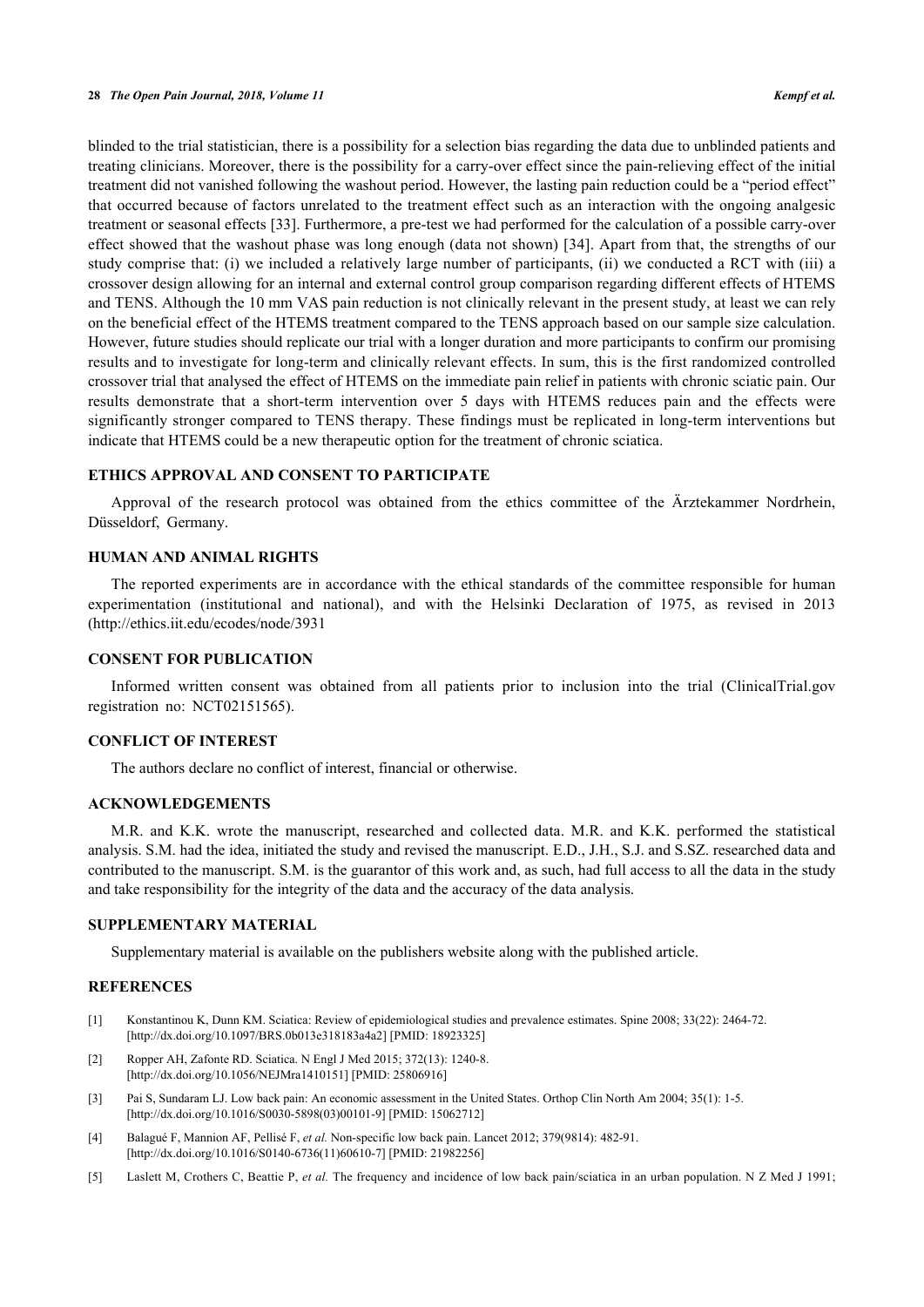104(921): 424-6. [PMID: [1833679\]](http://www.ncbi.nlm.nih.gov/pubmed/1833679)

- <span id="page-8-0"></span>[6] Atlas SJ, Deyo RA. Evaluating and managing acute low back pain in the primary care setting. J Gen Intern Med 2001; 16(2): 120-31. [\[http://dx.doi.org/10.1111/j.1525-1497.2001.91141.x\]](http://dx.doi.org/10.1111/j.1525-1497.2001.91141.x) [PMID: [11251764](http://www.ncbi.nlm.nih.gov/pubmed/11251764)]
- <span id="page-8-1"></span>[7] Atlas SJ, Nardin RA. Evaluation and treatment of low back pain: An evidence-based approach to clinical care. Muscle Nerve 2003; 27(3): 265-84.

[\[http://dx.doi.org/10.1002/mus.10311](http://dx.doi.org/10.1002/mus.10311)] [PMID: [12635113\]](http://www.ncbi.nlm.nih.gov/pubmed/12635113)

- <span id="page-8-2"></span>[8] Last AR, Hulbert K. Chronic low back pain: Evaluation and management. Am Fam Physician 2009; 79(12): 1067-74. [PMID: [19530637\]](http://www.ncbi.nlm.nih.gov/pubmed/19530637)
- <span id="page-8-3"></span>[9] Chou R, Deyo R, Friedly J, *et al.* Nonpharmacologic therapies for low back pain: A systematic review for an american college of physicians clinical practice guideline. Ann Intern Med 2017; 166(7): 493-505. [\[http://dx.doi.org/10.7326/M16-2459\]](http://dx.doi.org/10.7326/M16-2459) [PMID: [28192793](http://www.ncbi.nlm.nih.gov/pubmed/28192793)]
- <span id="page-8-4"></span>[10] Chou R, Qaseem A, Snow V, *et al.* Diagnosis and treatment of low back pain: A joint clinical practice guideline from the american college of physicians and the american pain society. Ann Intern Med 2007; 147(7): 478-91. [\[http://dx.doi.org/10.7326/0003-4819-147-7-200710020-00006](http://dx.doi.org/10.7326/0003-4819-147-7-200710020-00006)] [PMID: [17909209\]](http://www.ncbi.nlm.nih.gov/pubmed/17909209)
- <span id="page-8-5"></span>[11] Heidland A, Fazeli G, Klassen A, *et al.* Neuromuscular electrostimulation techniques: Historical aspects and current possibilities in treatment of pain and muscle waisting. Clin Nephrol 2013; 79(Suppl. 1): S12-23. [PMID: [23249528\]](http://www.ncbi.nlm.nih.gov/pubmed/23249528)
- <span id="page-8-6"></span>[12] Tsukayama H, Yamashita H, Amagai H, *et al.* Randomised controlled trial comparing the effectiveness of electroacupuncture and TENS for low back pain: A preliminary study for a pragmatic trial. Acupunct Med 2002; 20(4): 175-80. [\[http://dx.doi.org/10.1136/aim.20.4.175\]](http://dx.doi.org/10.1136/aim.20.4.175) [PMID: [12512791](http://www.ncbi.nlm.nih.gov/pubmed/12512791)]
- <span id="page-8-7"></span>[13] Melzack R, Vetere P, Finch L. Transcutaneous electrical nerve stimulation for low back pain. A comparison of TENS and massage for pain and range of motion. Phys Ther 1983; 63(4): 489-93. [\[http://dx.doi.org/10.1093/ptj/63.4.489](http://dx.doi.org/10.1093/ptj/63.4.489)] [PMID: [6220415](http://www.ncbi.nlm.nih.gov/pubmed/6220415)]
- <span id="page-8-8"></span>[14] Milne S, Welch V, Brosseau L, *et al.* Transcutaneous Electrical Nerve Stimulation (TENS) for chronic low back pain. Cochrane Database Syst Rev 2001; (2): CD003008. [PMID: [11406059\]](http://www.ncbi.nlm.nih.gov/pubmed/11406059)
- <span id="page-8-9"></span>[15] Bredow J, Bloess K, Oppermann J, *et al.* Conservative treatment of nonspecific, chronic low back pain: Evidence of the efficacy - a systematic literature review. Orthopade 2016; 45(7): 573-8. [\[http://dx.doi.org/10.1007/s00132-016-3248-7\]](http://dx.doi.org/10.1007/s00132-016-3248-7) [PMID: [27075679](http://www.ncbi.nlm.nih.gov/pubmed/27075679)]
- <span id="page-8-10"></span>[16] Reichstein L, Labrenz S, Ziegler D, *et al.* Effective treatment of symptomatic diabetic polyneuropathy by high-frequency external muscle stimulation. Diabetologia 2005; 48(5): 824-8. [\[http://dx.doi.org/10.1007/s00125-005-1728-0\]](http://dx.doi.org/10.1007/s00125-005-1728-0) [PMID: [15830180](http://www.ncbi.nlm.nih.gov/pubmed/15830180)]
- <span id="page-8-11"></span>[17] Kempf K. High-frequency external muscle stimulation in the relief of symptomatic diabetic neuropathy. Diabetes Stoffwechs Herz 2010; 13: 3-9.
- <span id="page-8-12"></span>[18] Hey SP, Kimmelman J. The questionable use of unequal allocation in confirmatory trials. Neurology 2014; 82(1): 77-9. [\[http://dx.doi.org/10.1212/01.wnl.0000438226.10353.1c](http://dx.doi.org/10.1212/01.wnl.0000438226.10353.1c)] [PMID: [24306005\]](http://www.ncbi.nlm.nih.gov/pubmed/24306005)
- <span id="page-8-13"></span>[19] Rose B, Lankisch M, Herder C, *et al.* Beneficial effects of external muscle stimulation on glycaemic control in patients with type 2 diabetes. Exp Clin Endocrinol Diabetes 2008; 116(10): 577-81. [\[http://dx.doi.org/10.1055/s-2008-1065331](http://dx.doi.org/10.1055/s-2008-1065331)] [PMID: [18473287\]](http://www.ncbi.nlm.nih.gov/pubmed/18473287)
- <span id="page-8-14"></span>[20] Junker U, Wirz S. Review article: Chronobiology: Influence of circadian rhythms on the therapy of severe pain. J Oncol Pharm Pract 2010; 16(2): 81-7. [\[http://dx.doi.org/10.1177/1078155209337665\]](http://dx.doi.org/10.1177/1078155209337665) [PMID: [19541762](http://www.ncbi.nlm.nih.gov/pubmed/19541762)]
- <span id="page-8-15"></span>[21] Hawker GA, Mian S, Kendzerska T, *et al.* Measures of adult pain: Visual Analog Scale for pain (VAS Pain), Numeric Rating Scale for pain (NRS Pain), McGill Pain Questionnaire (MPQ), Short-Form McGill Pain Questionnaire (SF-MPQ), Chronic Pain Grade Scale (CPGS), Short Form-36 Bodily Pain Scale (SF-36 BPS), and Measure of Intermittent and Constant Osteoarthritis Pain (ICOAP). Arthritis Care Res (Hoboken) 2011; 63(Suppl. 11): S240-52. [\[http://dx.doi.org/10.1002/acr.20543\]](http://dx.doi.org/10.1002/acr.20543) [PMID: [22588748](http://www.ncbi.nlm.nih.gov/pubmed/22588748)]
- [22] Haas M, Groupp E, Panzer D, *et al.* Efficacy of cervical endplay assessment as an indicator for spinal manipulation. Spine 2003; 28(11): 1091-6. [\[http://dx.doi.org/10.1097/01.BRS.0000067276.16209.DB](http://dx.doi.org/10.1097/01.BRS.0000067276.16209.DB)] [PMID: [12782973\]](http://www.ncbi.nlm.nih.gov/pubmed/12782973)
- 
- <span id="page-8-16"></span>[23] Schomacher J. Quality criteria of the visual analogue scale for pain assessment. Physioscience 2008; 4: 125-33. [\[http://dx.doi.org/10.1055/s-2008-1027685](http://dx.doi.org/10.1055/s-2008-1027685)]
- <span id="page-8-17"></span>[24] Farrar JT, Young JP Jr, LaMoreaux L, *et al.* Clinical importance of changes in chronic pain intensity measured on an 11-point numerical pain rating scale. Pain 2001; 94(2): 149-58. [\[http://dx.doi.org/10.1016/S0304-3959\(01\)00349-9\]](http://dx.doi.org/10.1016/S0304-3959(01)00349-9) [PMID: [11690728](http://www.ncbi.nlm.nih.gov/pubmed/11690728)]
- <span id="page-8-18"></span>[25] Dubinsky RM, Miyasaki J. Assessment: Efficacy of transcutaneous electric nerve stimulation in the treatment of pain in neurologic disorders